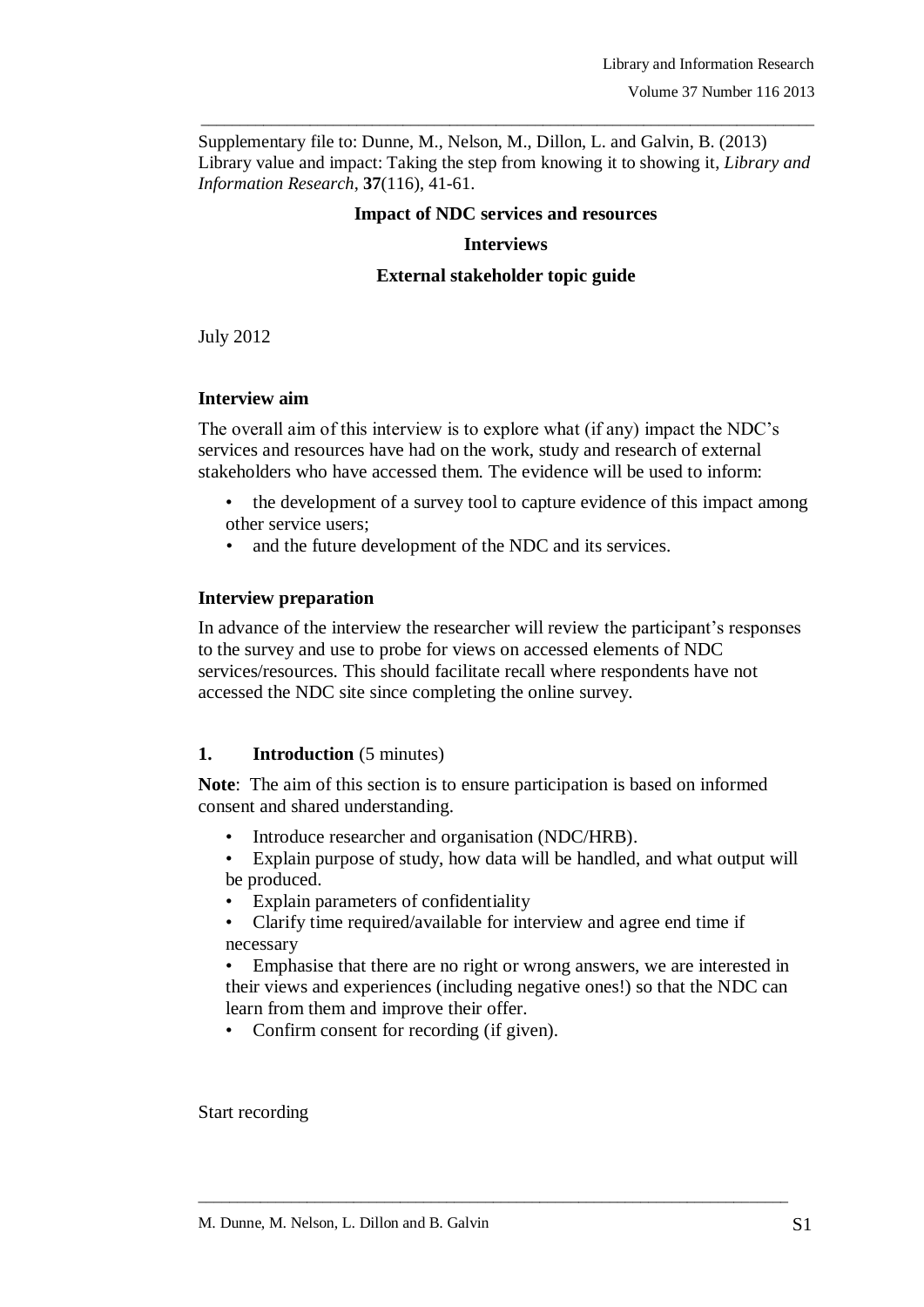# **2. Background** (5 minutes)

**Note**: The aim of this section is to get an overview of the nature of the respondent's role and their use of and familiarity with information services and their systems in general.

\_\_\_\_\_\_\_\_\_\_\_\_\_\_\_\_\_\_\_\_\_\_\_\_\_\_\_\_\_\_\_\_\_\_\_\_\_\_\_\_\_\_\_\_\_\_\_\_\_\_\_\_\_\_\_\_\_\_\_\_\_\_\_\_\_\_\_\_\_\_\_\_\_\_\_\_\_\_\_

## Work/Occupation

- Position/job title
- Time in current position
- Nature of current role

Probe: a clear overview of the nature of their involvement in different activities that may require access to information services, such as research/policy development/reporting/service delivery etc.

Use of non-NDC information services

- Information services other than NDC used- nature and frequency of use
- Familiarity with databases, peer reviewed journals etc from other sources (computer literacy)

**3. Use of NDC services/resources and impact** (20-30 minutes depending on level of use)

**Note**: This section will explore which elements of the NDC's services and resources the respondent has accessed, what they thought of them and what difference (impact) they made to them/their work. Explain that while the survey they completed focussed mainly on the website, for this interview we are interested in their use of any of the NDC's services/resources.

NB: Where impact identified, ask for specific illustrations of the difference made.

## 3.1 Introduction

- Finding out about NDC and making initial contact
	- o Source of information
	- o Reason for initial contact
	- o Why accessed NDC over other information services
- Overview of resources accessed:

Probe for elements of website, physical library, information query on phone/face-to-face

\_\_\_\_\_\_\_\_\_\_\_\_\_\_\_\_\_\_\_\_\_\_\_\_\_\_\_\_\_\_\_\_\_\_\_\_\_\_\_\_\_\_\_\_\_\_\_\_\_\_\_\_\_\_\_\_\_\_\_\_\_\_\_\_\_\_\_\_\_\_\_\_\_\_\_\_

3.2 Services/resources accessed and impact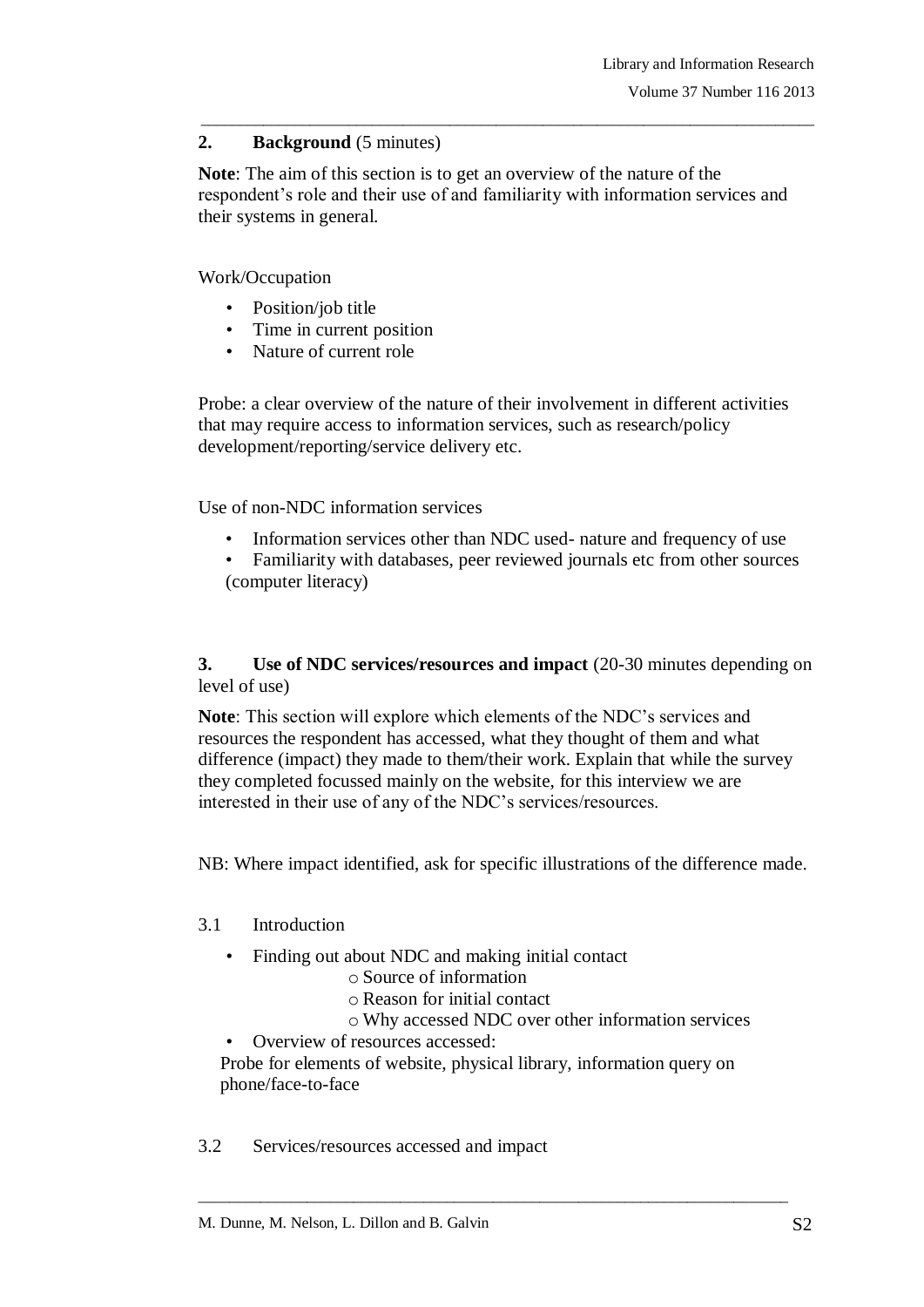### Website

- Reason/motivation for accessing site
- Content accessed
- Brief overview of experience of using the site- accessibility, standard and quality of content

\_\_\_\_\_\_\_\_\_\_\_\_\_\_\_\_\_\_\_\_\_\_\_\_\_\_\_\_\_\_\_\_\_\_\_\_\_\_\_\_\_\_\_\_\_\_\_\_\_\_\_\_\_\_\_\_\_\_\_\_\_\_\_\_\_\_\_\_\_\_\_\_\_\_\_\_\_\_\_

What used content for and the difference it made (to their work and other areas)- impact

- Extent to which it met needs
- Barriers/facilitators to having an impact
- Decision to become a registered user/not

Physical library

- Reason/motivation for going to library
- Content accessed
- Brief overview of experience of using physical library-staffing,
- environment, and standard/quality and accessibility of content
- What used content for and the difference it made (to their work and other areas)- impact
- Extent to which it met needs
- Barriers/facilitators to having an impact

Probe: books, reports, conference proceedings; drug-related periodicals and other peer-reviewed journals; grey literature; hardcopies of what's in electronic library; online resources-electronic copies of drug-related periodicals; bibliographic databases- Medline etc.; newspaper cuttings.

Information service- queries direct to NDC staff

- Nature of query
- Nature and quality of response to query
- What used content for and the difference it made (to their work and other areas)- impact
- Extent to which it met needs
- Barriers/facilitators to having an impact

Any other NDC services/resources accessed

## 3.3 Overview of impact/lack of impact

Perceived impact of having used NDC services:

- Their work/research/study
- Their EBP-related skills e.g. understanding of EBP, good quality research.
- Their information related skills e.g. using publication databases.
- Direct/indirect impact on colleagues/service providers/organisation

\_\_\_\_\_\_\_\_\_\_\_\_\_\_\_\_\_\_\_\_\_\_\_\_\_\_\_\_\_\_\_\_\_\_\_\_\_\_\_\_\_\_\_\_\_\_\_\_\_\_\_\_\_\_\_\_\_\_\_\_\_\_\_\_\_\_\_\_\_\_\_\_\_\_\_\_

**Other**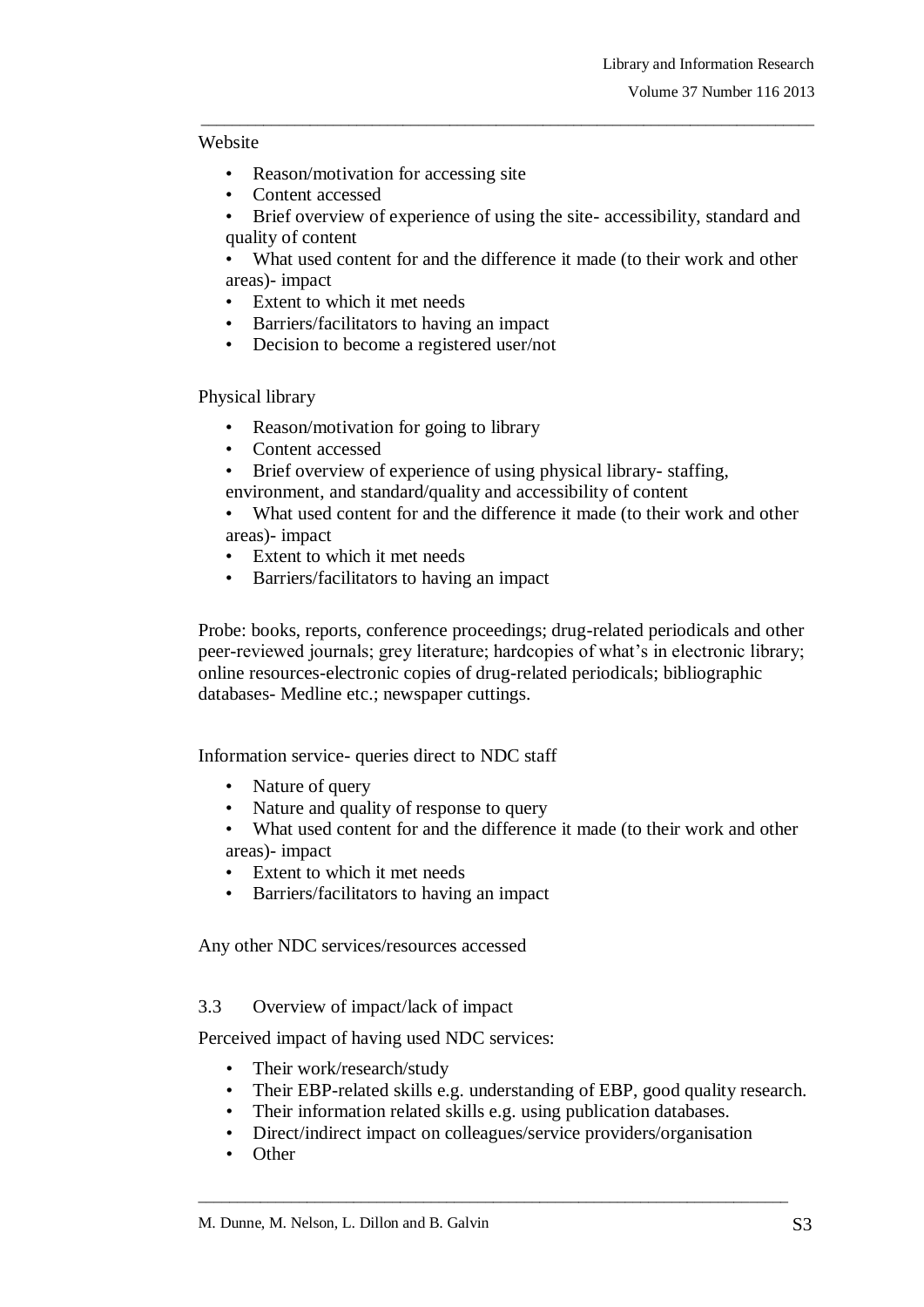If they feel their contact with NDC had no impact/any negative impact explore why:

\_\_\_\_\_\_\_\_\_\_\_\_\_\_\_\_\_\_\_\_\_\_\_\_\_\_\_\_\_\_\_\_\_\_\_\_\_\_\_\_\_\_\_\_\_\_\_\_\_\_\_\_\_\_\_\_\_\_\_\_\_\_\_\_\_\_\_\_\_\_\_\_\_\_\_\_\_\_\_

- Required resources unavailable through NDC
- Unable to access through site/databases etc./lack of necessary skills
- Other

## **4. Overall reflections on the NDC and its services/resources** (5 mins)

Note: Establish what they think overall of the NDC – both in terms of the positives and negatives. Use to probe on earlier sections if necessary.

• Elements most/least valued and why Probe: Relevance to their work

- Comparison of NDC with other information services used
- Any information needs unmet by NDC- whether/how NDC could meet needs.

• Any further suggestions for developing/improving NDC services/resources.

Thank the respondent for taking part in the interview and ensure they have the interviewer's contact details in case they have any queries after the interview. Explain that while the interview will not be published as such, the findings will be used to inform the development of the NDC's services.

\_\_\_\_\_\_\_\_\_\_\_\_\_\_\_\_\_\_\_\_\_\_\_\_\_\_\_\_\_\_\_\_\_\_\_\_\_\_\_\_\_\_\_\_\_\_\_\_\_\_\_\_\_\_\_\_\_\_\_\_\_\_\_\_\_\_\_\_\_\_\_\_\_\_\_\_

Interview Ends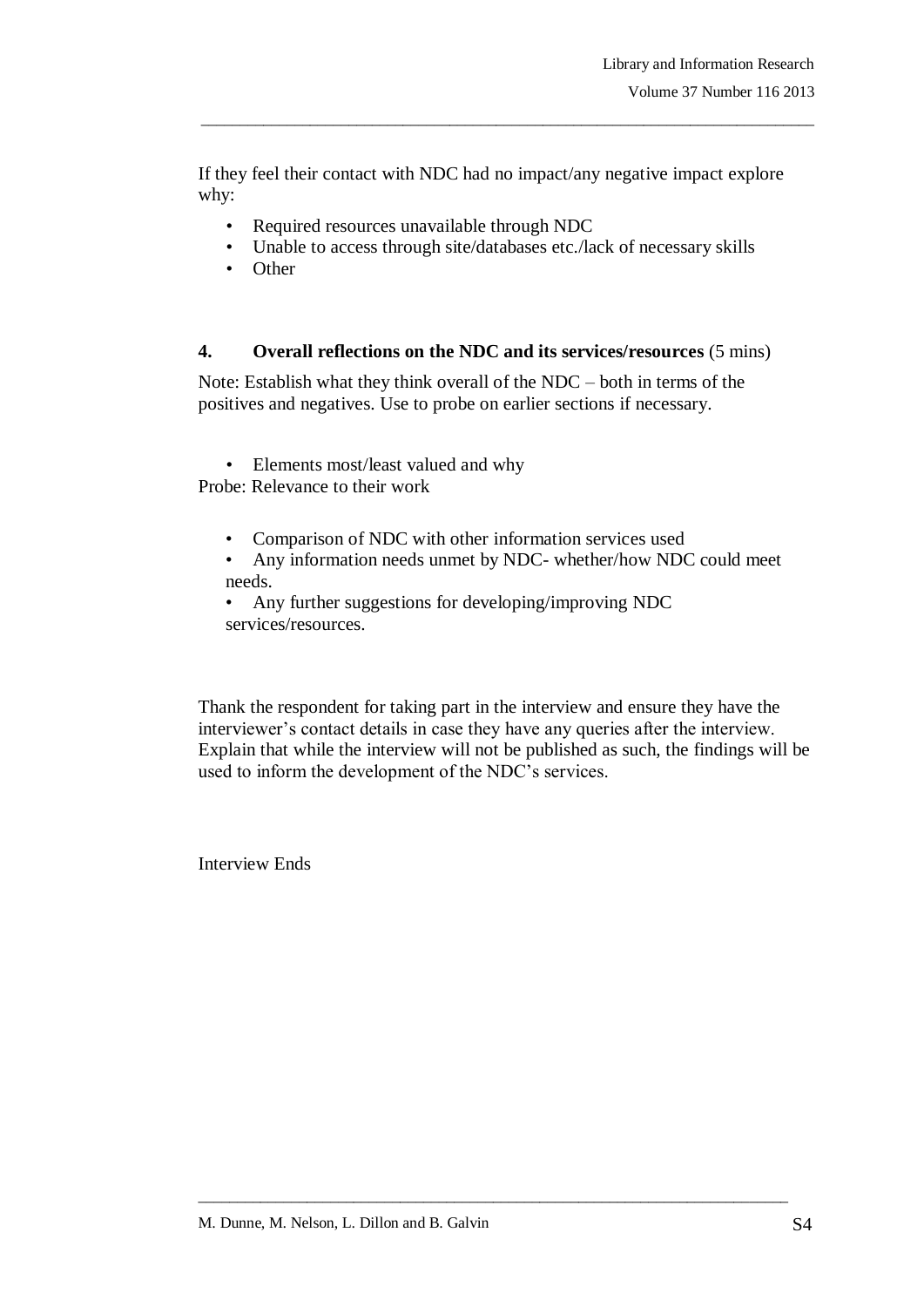# **NDC users survey**

#### Welcome

Dear User.

Here at the National Documentation Centre on Drug Use (NDC) we work to develop our services to meet the changing needs of our users.

\_\_\_\_\_\_\_\_\_\_\_\_\_\_\_\_\_\_\_\_\_\_\_\_\_\_\_\_\_\_\_\_\_\_\_\_\_\_\_\_\_\_\_\_\_\_\_\_\_\_\_\_\_\_\_\_\_\_\_\_\_\_\_\_\_\_\_\_\_\_\_\_\_\_\_\_\_\_\_

Only you can tell us if our Library meets your standards, which is why we are asking for your opinion. We would appreciate it very much if you would take a few minutes to complete our anonymous questionnaire.

#### **Section 1. Use and satisfaction**

### \*Question 1. The following sources of information are available on the NDC website. How useful are they for your work/study?

| Not useful | Somewhat useful | Useful | Very useful | No opinion |
|------------|-----------------|--------|-------------|------------|
|            |                 |        |             |            |
|            |                 |        |             |            |
|            |                 |        |             |            |
|            |                 |        |             |            |
|            |                 |        |             |            |
|            |                 |        |             |            |
|            |                 |        |             |            |
|            |                 |        |             |            |
|            |                 |        |             |            |
|            |                 |        |             |            |

#### **Section 1. Use and satisfaction**

\*Question 2. The following publications can be accessed directly from our home page. How useful are they for your work/study?

|                                                                | Not useful | Somewhat useful | Useful | Very useful | No opinion |
|----------------------------------------------------------------|------------|-----------------|--------|-------------|------------|
| Annual National reports<br>on the drug situation in<br>Ireland |            |                 |        |             |            |
| Drugnet Ireland                                                |            |                 |        |             |            |
| <b>EMCDDA</b> publications                                     |            |                 |        |             |            |
| Factsheets                                                     |            |                 |        |             |            |
| HRB drug publications                                          |            |                 |        |             |            |
| National Advisory<br>Commitee on Drugs<br>publications         |            |                 |        |             |            |
| National substance misuse<br>strategy                          |            |                 |        |             |            |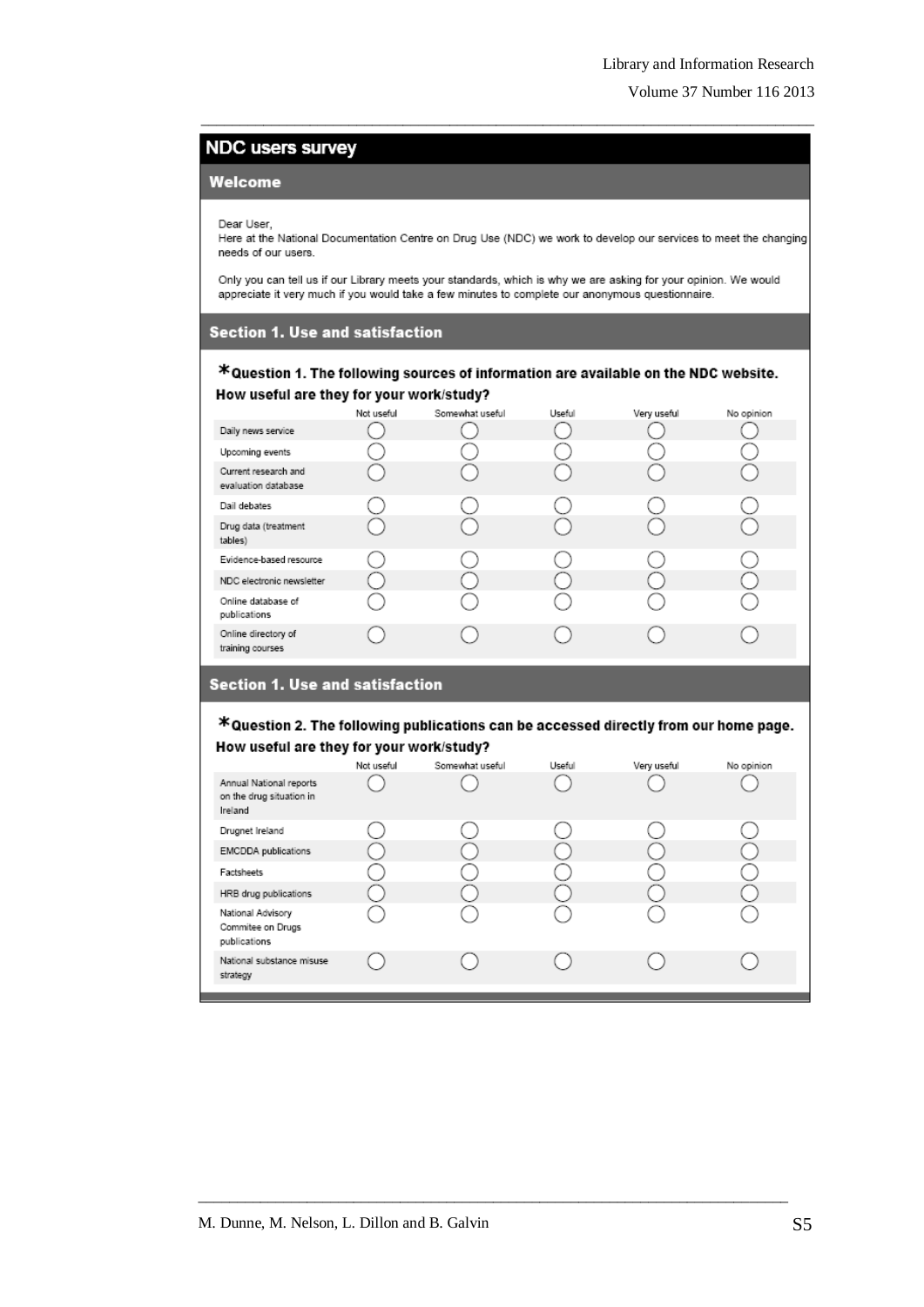| <b>NDC users survey</b>                                                          |                   |                |       |                |            |
|----------------------------------------------------------------------------------|-------------------|----------------|-------|----------------|------------|
| <b>Section 1. Use and satisfaction</b>                                           |                   |                |       |                |            |
| *Question 3. Please indicate if you agree or disagree with the statements below. |                   |                |       |                |            |
|                                                                                  | Strongly disagree | Disagree       | Agree | Strongly agree | No opinion |
| This website is visually<br>appealing                                            |                   |                |       |                |            |
| The overall organisation<br>of this website is easy to<br>understand             |                   |                |       |                |            |
| Individual pages are well<br>designed                                            |                   |                |       |                |            |
| Overall, this website is<br>easy to use                                          |                   |                |       |                |            |
| *Question 4. Have you used the advanced search facility within the last month?   |                   |                |       |                |            |
| Yes                                                                              |                   |                |       |                |            |
| No                                                                               |                   |                |       |                |            |
|                                                                                  |                   |                |       |                |            |
| <b>Section 1. Use and satisfaction</b>                                           |                   |                |       |                |            |
|                                                                                  |                   |                |       |                |            |
| Question 5. Please indicate if you agree or disagree with the statements below.  |                   |                |       |                |            |
|                                                                                  | Strongly disagree | Disagree       | Agree | Strongly agree | No opinion |
| Terminology used in the<br>advanced search is clear                              |                   |                |       |                |            |
|                                                                                  |                   |                |       |                |            |
| General layout of the<br>page is clear                                           |                   |                |       |                |            |
| Text from help (?) buttons<br>is clear                                           |                   |                |       |                |            |
| Overall, the advanced<br>search is easy to use                                   |                   |                |       |                |            |
| Any comments you would like to add?                                              |                   |                |       |                |            |
|                                                                                  |                   | $\sim$ $\vert$ |       |                |            |
|                                                                                  |                   | $\frac{1}{2}$  |       |                |            |
|                                                                                  |                   |                |       |                |            |
| <b>Section 1. Use and satisfaction</b>                                           |                   |                |       |                |            |
|                                                                                  |                   |                |       |                |            |
| *Question 6. Have you ever contacted the NDC staff with a query?                 |                   |                |       |                |            |
| Yes                                                                              |                   |                |       |                |            |
| No                                                                               |                   |                |       |                |            |
|                                                                                  |                   |                |       |                |            |
| <b>Section 1. Use and satisfaction</b>                                           |                   |                |       |                |            |
|                                                                                  |                   |                |       |                |            |

\_\_\_\_\_\_\_\_\_\_\_\_\_\_\_\_\_\_\_\_\_\_\_\_\_\_\_\_\_\_\_\_\_\_\_\_\_\_\_\_\_\_\_\_\_\_\_\_\_\_\_\_\_\_\_\_\_\_\_\_\_\_\_\_\_\_\_\_\_\_\_\_\_\_\_\_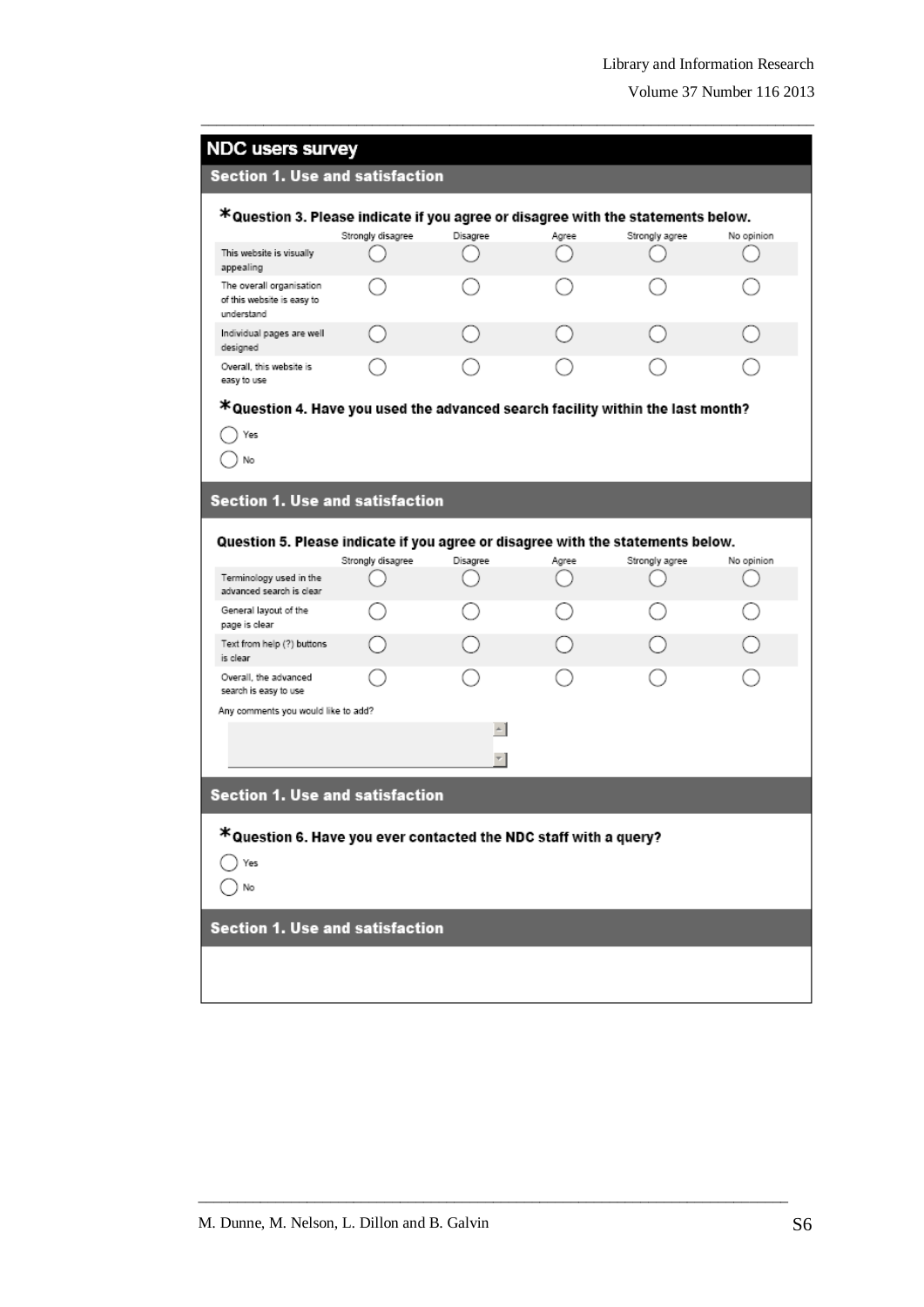| <b>NDC users survey</b>                                |              |                                                                   |                |
|--------------------------------------------------------|--------------|-------------------------------------------------------------------|----------------|
| How satisfied were you with the response you received? |              |                                                                   |                |
| Very dissatisfied                                      | Dissatisfied | Satisified                                                        | Very Satisfied |
| Any comments you would like to add?                    |              |                                                                   |                |
|                                                        |              | $\sim$                                                            |                |
|                                                        |              | $\tau$                                                            |                |
| <b>Section 1. Use and satisfaction</b>                 |              |                                                                   |                |
|                                                        |              | *Question 8. Why do you use the NDC website? Click all that apply |                |
| Work                                                   |              |                                                                   |                |
| Study                                                  |              |                                                                   |                |
| Research                                               |              |                                                                   |                |
| Personal interest                                      |              |                                                                   |                |
| Other (please specify)                                 |              |                                                                   |                |
|                                                        |              | $\sim$ $\vert$                                                    |                |
|                                                        |              | $\overline{\phantom{a}}$                                          |                |
| *Question 9. Are you a registered user of the NDC?     |              |                                                                   |                |
| Yes                                                    |              |                                                                   |                |
| No                                                     |              |                                                                   |                |
| <b>Section 1. Use and satisfaction</b>                 |              |                                                                   |                |
| *Question 10. How often do you visit the NDC website?  |              |                                                                   |                |
| Daily                                                  |              |                                                                   |                |
| Weekly                                                 |              |                                                                   |                |
| Monthly                                                |              |                                                                   |                |
| A few times a year                                     |              |                                                                   |                |
| Less than once a year                                  |              |                                                                   |                |
| Just visited one time                                  |              |                                                                   |                |
|                                                        |              |                                                                   |                |
|                                                        |              |                                                                   |                |
|                                                        |              |                                                                   |                |
|                                                        |              |                                                                   |                |
|                                                        |              |                                                                   |                |
|                                                        |              |                                                                   |                |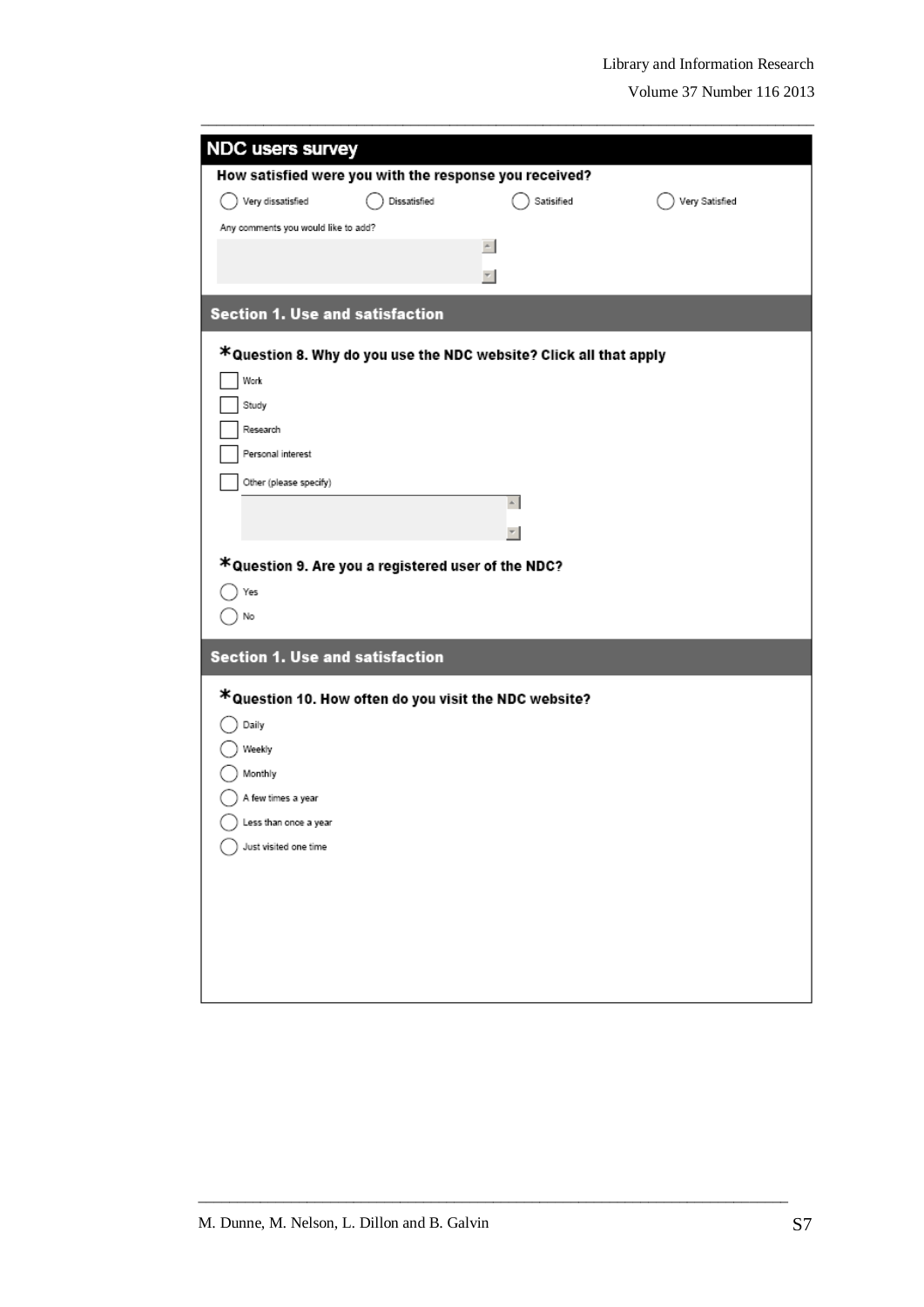| Question 11. If there any further comments you would like to make about the NDC<br>please use the box below.<br>*Question 12. Where are you currently residing?<br>Ireland (Republic)<br>Northern Ireland<br>Great Britain<br>Rest of Europe<br>Rest of World | <b>NDC users survey</b>        |
|---------------------------------------------------------------------------------------------------------------------------------------------------------------------------------------------------------------------------------------------------------------|--------------------------------|
|                                                                                                                                                                                                                                                               |                                |
|                                                                                                                                                                                                                                                               |                                |
|                                                                                                                                                                                                                                                               |                                |
|                                                                                                                                                                                                                                                               | <b>Section 2. Your profile</b> |
|                                                                                                                                                                                                                                                               |                                |
|                                                                                                                                                                                                                                                               |                                |
|                                                                                                                                                                                                                                                               |                                |
|                                                                                                                                                                                                                                                               |                                |
|                                                                                                                                                                                                                                                               |                                |
|                                                                                                                                                                                                                                                               |                                |
|                                                                                                                                                                                                                                                               |                                |
|                                                                                                                                                                                                                                                               |                                |
|                                                                                                                                                                                                                                                               |                                |
|                                                                                                                                                                                                                                                               |                                |
|                                                                                                                                                                                                                                                               |                                |
|                                                                                                                                                                                                                                                               |                                |
|                                                                                                                                                                                                                                                               |                                |
|                                                                                                                                                                                                                                                               |                                |
|                                                                                                                                                                                                                                                               |                                |
|                                                                                                                                                                                                                                                               |                                |
|                                                                                                                                                                                                                                                               |                                |
|                                                                                                                                                                                                                                                               |                                |
|                                                                                                                                                                                                                                                               |                                |
|                                                                                                                                                                                                                                                               |                                |
|                                                                                                                                                                                                                                                               |                                |
|                                                                                                                                                                                                                                                               |                                |
|                                                                                                                                                                                                                                                               |                                |
|                                                                                                                                                                                                                                                               |                                |
|                                                                                                                                                                                                                                                               |                                |
|                                                                                                                                                                                                                                                               |                                |

\_\_\_\_\_\_\_\_\_\_\_\_\_\_\_\_\_\_\_\_\_\_\_\_\_\_\_\_\_\_\_\_\_\_\_\_\_\_\_\_\_\_\_\_\_\_\_\_\_\_\_\_\_\_\_\_\_\_\_\_\_\_\_\_\_\_\_\_\_\_\_\_\_\_\_\_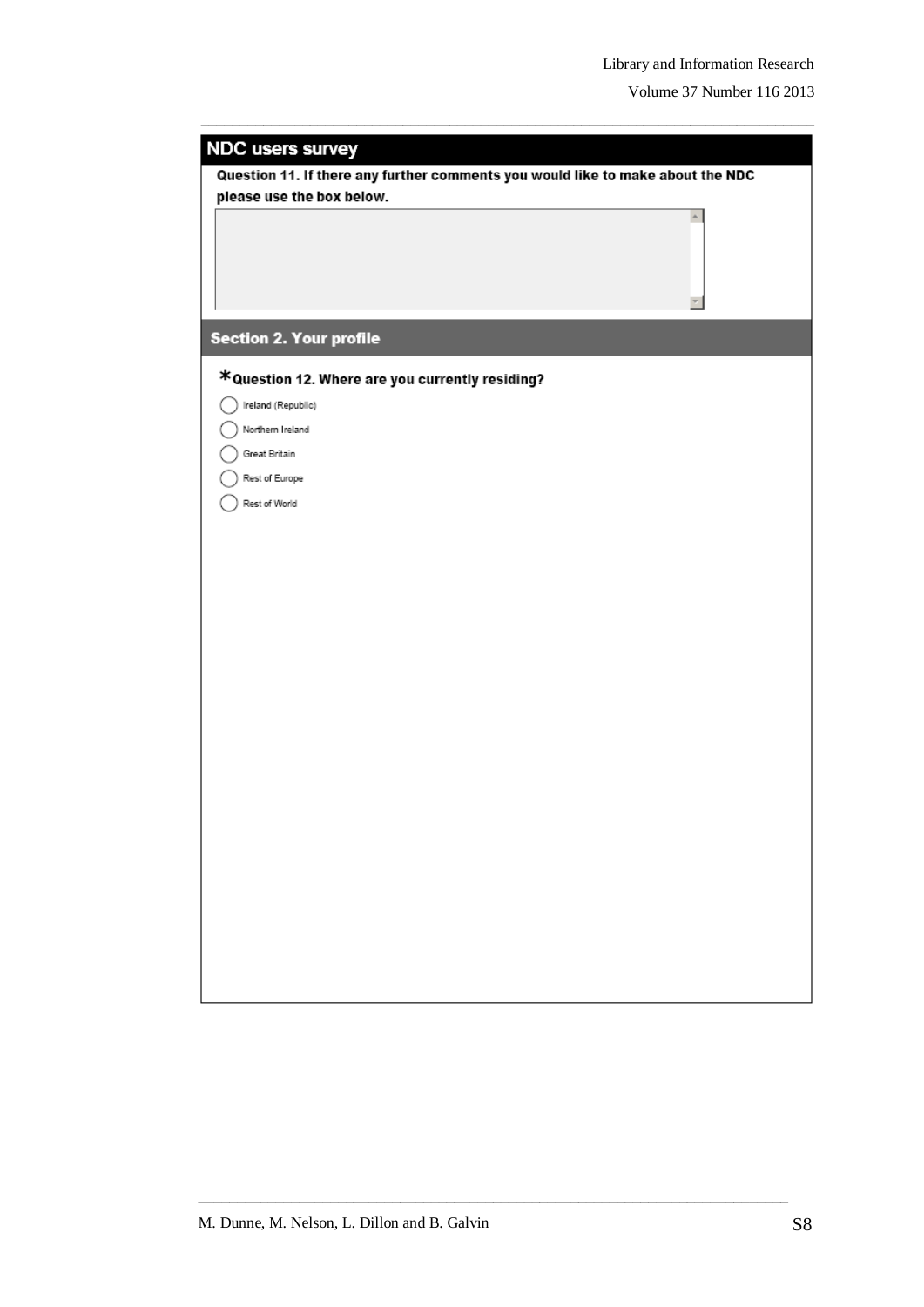| <b>NDC users survey</b>                                                             |
|-------------------------------------------------------------------------------------|
| *Question 13. Which of the following most accurately describes the type of work you |
| do?                                                                                 |
| Administrator or manager                                                            |
| Civil/ Public servant                                                               |
| Community/project worker                                                            |
| Counsellor/ therapist                                                               |
| Doctor                                                                              |
| Drugs education/ prevention worker                                                  |
| Drugs worker                                                                        |
| Health care practitioner (health promotion worker, paramedic etc)                   |
| Information or communications officer / librarian                                   |
| Journalist                                                                          |
| Law enforcement/ garda/ probation officer/ customs/ prison officer                  |
| Legal professional                                                                  |
| Nurse                                                                               |
| Psychologist                                                                        |
| Public representative                                                               |
| Researcher                                                                          |
| Social care worker                                                                  |
| Social worker                                                                       |
| Student                                                                             |
| Teacher/ Lecturer                                                                   |
| Unemployed/ job seeker                                                              |
| Other (please specify)                                                              |
| $\leftarrow$                                                                        |
| 키                                                                                   |
|                                                                                     |
|                                                                                     |
|                                                                                     |
|                                                                                     |
|                                                                                     |
|                                                                                     |
|                                                                                     |
|                                                                                     |

\_\_\_\_\_\_\_\_\_\_\_\_\_\_\_\_\_\_\_\_\_\_\_\_\_\_\_\_\_\_\_\_\_\_\_\_\_\_\_\_\_\_\_\_\_\_\_\_\_\_\_\_\_\_\_\_\_\_\_\_\_\_\_\_\_\_\_\_\_\_\_\_\_\_\_\_